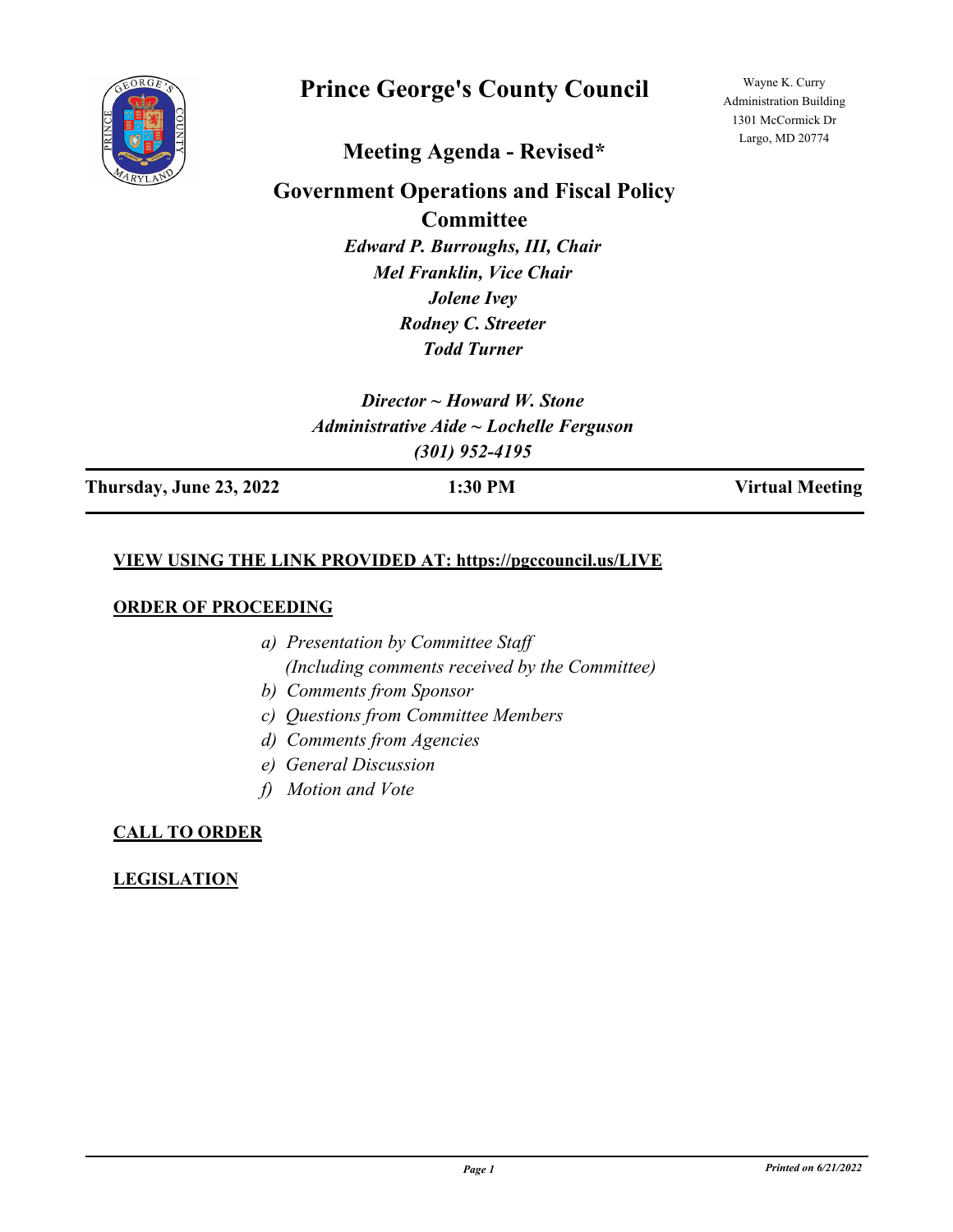| CB-052-2022<br>Draft: 1 | AN ACT CONCERNING PARKING FINES AND PENALTIES for the purpose<br>of increasing and adding fines and penalties for violating certain parking laws,<br>including laws regarding standing or parking at bus stops, unregistered vehicles and<br>trailers, expired registration stickers; reserved parking spaces, meter spaces,<br>damaging parking meters, and public parking facilities; and authorizing<br>immobilization and/or impoundments without prior notice to owners of vehicles<br>with five or more unpaid traffic and/or parking violations. |                                                        |                                                                                              |  |  |
|-------------------------|---------------------------------------------------------------------------------------------------------------------------------------------------------------------------------------------------------------------------------------------------------------------------------------------------------------------------------------------------------------------------------------------------------------------------------------------------------------------------------------------------------------------------------------------------------|--------------------------------------------------------|----------------------------------------------------------------------------------------------|--|--|
|                         |                                                                                                                                                                                                                                                                                                                                                                                                                                                                                                                                                         | <b>Attachment(s): B2022052</b>                         |                                                                                              |  |  |
|                         |                                                                                                                                                                                                                                                                                                                                                                                                                                                                                                                                                         | CB-052-2022 AIS                                        |                                                                                              |  |  |
|                         |                                                                                                                                                                                                                                                                                                                                                                                                                                                                                                                                                         | CB-052-2022 Transmittal                                |                                                                                              |  |  |
|                         | <b>Legislative History:</b>                                                                                                                                                                                                                                                                                                                                                                                                                                                                                                                             |                                                        |                                                                                              |  |  |
|                         | 5/31/22                                                                                                                                                                                                                                                                                                                                                                                                                                                                                                                                                 | County Council                                         | presented and referred to the<br>Government Operations and Fiscal<br><b>Policy Committee</b> |  |  |
| CB-030-2022             |                                                                                                                                                                                                                                                                                                                                                                                                                                                                                                                                                         | AN ACT CONCERNING SUPPLEMENTARY APPROPRIATIONS for the |                                                                                              |  |  |
| Draft: 1                | purpose of declaring additional revenue and appropriating to the General Fund and<br>Internal Service Fund to provide for costs that were not anticipated and included in<br>the Approved Fiscal Year 2022 Budget.                                                                                                                                                                                                                                                                                                                                      |                                                        |                                                                                              |  |  |
|                         | Attachment(s):<br><b>B2022030</b>                                                                                                                                                                                                                                                                                                                                                                                                                                                                                                                       |                                                        |                                                                                              |  |  |
|                         |                                                                                                                                                                                                                                                                                                                                                                                                                                                                                                                                                         | CB-030-2022 AIS                                        |                                                                                              |  |  |
|                         |                                                                                                                                                                                                                                                                                                                                                                                                                                                                                                                                                         | CB-030-2022 Transmittal                                |                                                                                              |  |  |
|                         | <b>Legislative History:</b>                                                                                                                                                                                                                                                                                                                                                                                                                                                                                                                             |                                                        |                                                                                              |  |  |
|                         | 5/3/22                                                                                                                                                                                                                                                                                                                                                                                                                                                                                                                                                  | County Council                                         | presented and referred to the                                                                |  |  |
|                         |                                                                                                                                                                                                                                                                                                                                                                                                                                                                                                                                                         |                                                        | Government Operations and Fiscal                                                             |  |  |
|                         |                                                                                                                                                                                                                                                                                                                                                                                                                                                                                                                                                         |                                                        | Policy Committee                                                                             |  |  |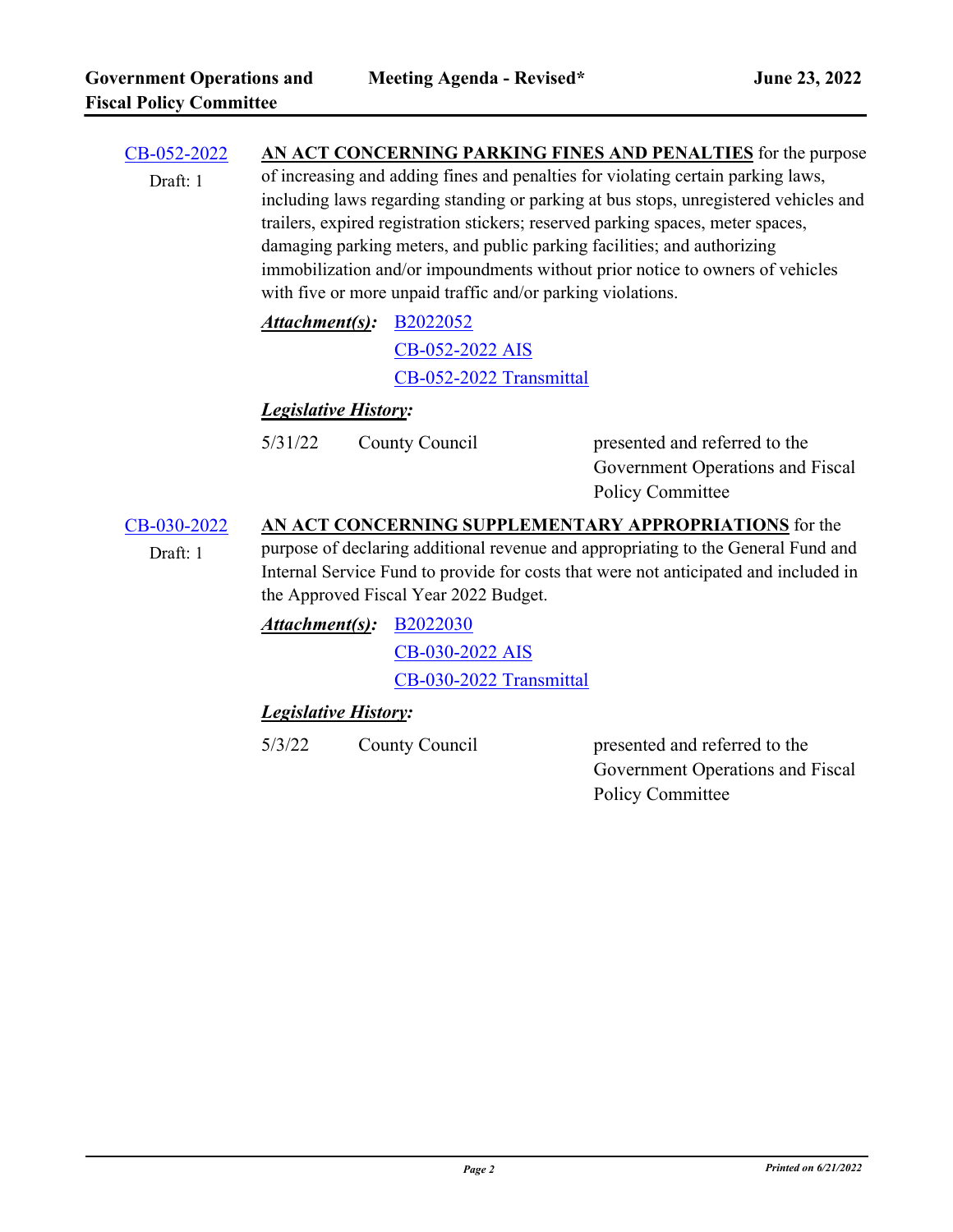| <u>APPT-26-22</u> | Appointment of the following individual to the Human Rights Commission: |  |  |  |
|-------------------|-------------------------------------------------------------------------|--|--|--|
| Draft: 1          | Mr. Nathaniel Bryant (Withdrawn)                                        |  |  |  |
|                   | Reappointment                                                           |  |  |  |
|                   | Term Expiration: 6/30/2025                                              |  |  |  |
|                   | <b>Ms. Brindisi Chan</b>                                                |  |  |  |
|                   | Appointment                                                             |  |  |  |
|                   | Replacing: Nora Eidelman Term Expiration: 6/30/2024                     |  |  |  |
|                   | <b>Ms. Adonna Bannister Green</b>                                       |  |  |  |
|                   | Reappointment                                                           |  |  |  |
|                   | Term Expiration: 6/30/2025                                              |  |  |  |
|                   | Ms. Wendi J. Howard                                                     |  |  |  |
|                   | Reappointment                                                           |  |  |  |
|                   | Term Expiration: 6/30/2024                                              |  |  |  |
|                   | Ms. Sylvia L. Johnson                                                   |  |  |  |
|                   | Reappointment                                                           |  |  |  |
|                   | Term Expiration: 6/30/2023                                              |  |  |  |
|                   | Mr. Ademola Oduyebo                                                     |  |  |  |
|                   | Reappointment                                                           |  |  |  |
|                   | Term Expiration: 6/30/2025                                              |  |  |  |
|                   | Ms. Andrea R. Price-Carter                                              |  |  |  |
|                   | Reappointment                                                           |  |  |  |
|                   | Term Expiration: 6/30/2024                                              |  |  |  |
|                   | <b>Ms. Charlene D. Proctor</b>                                          |  |  |  |
|                   | Reappointment                                                           |  |  |  |
|                   | Term Expiration: 6/30/2025                                              |  |  |  |
|                   | Mr. Joseph S. Reed                                                      |  |  |  |
|                   | Reappointment                                                           |  |  |  |
|                   | Term Expiration: 6/30/2023                                              |  |  |  |
|                   | <b>Ms. Felicia Lasley Sadler</b>                                        |  |  |  |
|                   | Reappointment                                                           |  |  |  |
|                   | Term Expiration: 6/30/2024                                              |  |  |  |

**Mr. Wade A. Woolfolk** (Withdrawn)